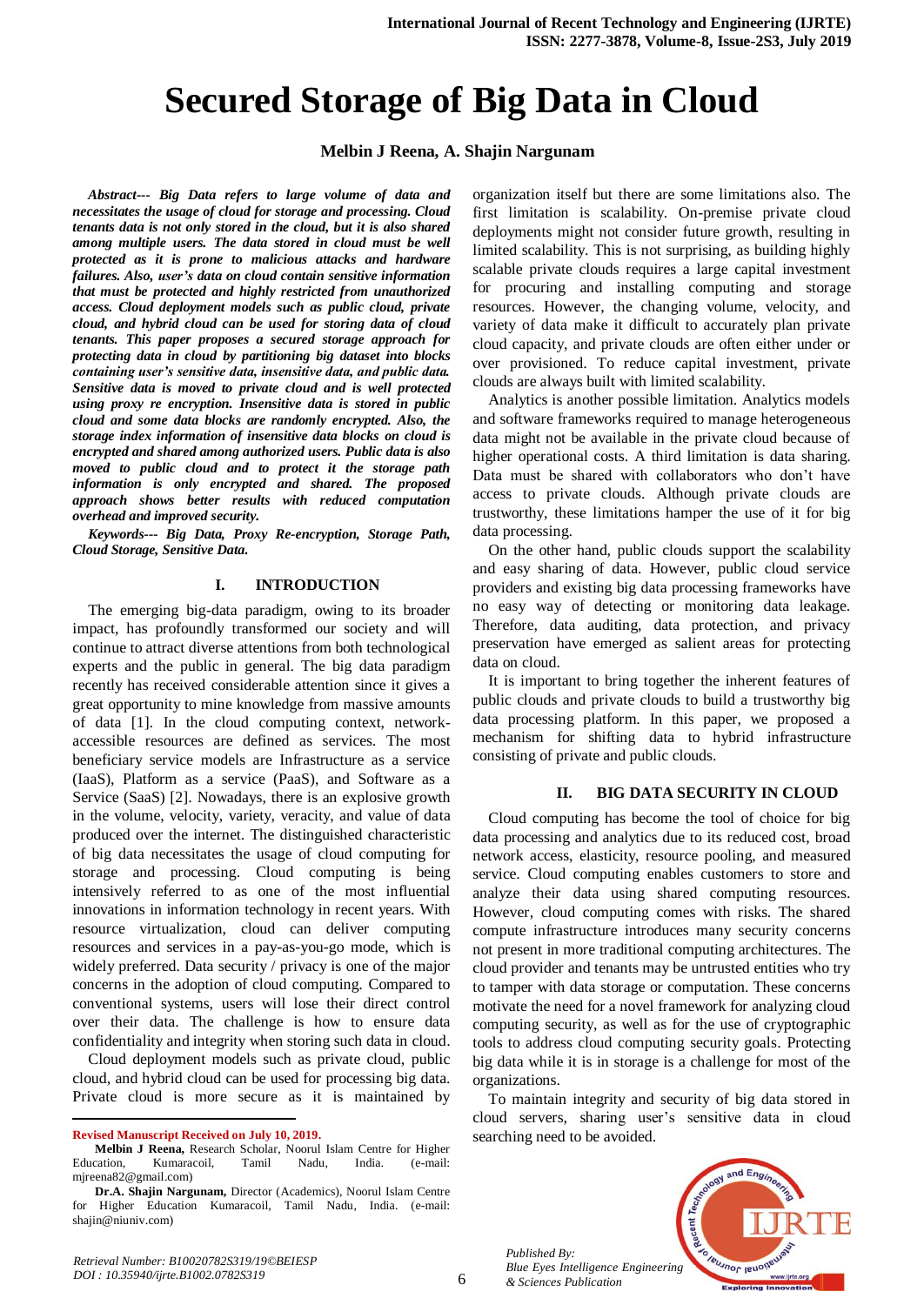Security mechanisms must be devised to protect sensitive data from migration between cloud servers [5].Secure sensitive data sharing over cloud involves four primary safety factors. First, there are security issues when sensitive data are transmitted from a data owner's local server to a big data platform. Second, there can be sensitive data computing and storage security problems on the big data platform. Third, there are secure sensitive data use issues on the cloud platform. Fourth, there are issues involving secure data destruction. Issuing and renting sensitive data on a semitrusted big data platform requires a data security mechanism. Building secure channels for a full data life cycle requires considerations of four aspects of safety problems: reliable submission, safe storage, riskless use, and secure destruction. A common and popular method of ensuring data submission security on a semi-trusted big data platform is to encrypt data[18].The disadvantage of encrypting data is that the user cannot share his encrypted data at a fine-grained level. When a data owner wants to share someone his information, the owner must know exactly the one he wants to share with. In many applications, the data owner wants to share information with several users [7]. To handle this complexity of encrypting data as a whole the proposed method encrypts only users sensitive data and also provides a mechanism of protecting data by distributing it over different cloud providers.

## **III. RELATED WORK**

This section presents a review of existing works about protecting big data in cloud environment. [1] Proposes identity based generalized signcryption approach to obtain confidentiality and authenticity efficiently in big data. A collaborative intrusion detection mechanism is proposed in [2] for detecting cooperative attacks in cloud computing environment. A method based on PRE is proposed in [4]. A semi-trusted agent with a proxy key can re-encrypt ciphertext; however, the agent cannot obtain the corresponding plaintext or compute the decryption key of either party in the authorization process. A fully homomorphic encryption mechanism is also used to protect data. This mechanism permits a specific algebraic operation based on ciphertext that yields a still encrypted result. More specifically, retrieval and comparison of the encrypted data procedure correct results, but the data are not encrypted throughout the entire process. This scheme requires very substantial computation, and it is not always easy to implement with existing technology. [7] Proposes Keypolicy attribute-based encryption with time-specified attributes to secure data in cloud. In this approach, attributebased encryption is employed along with destructing sensitive data after use is also proposed. For verifying the integrity and correctness of data in cloud storage, privacy preserving public auditing scheme for shared data in cloud is proposed in [10]. The major advantage of this work is that it is not necessary to download data to verify its integrity. [11] Proposes public auditing of dynamic storage on cloud that can fully support authorized auditing and fine grained update requests. In [13], secure cloud computing based framework is proposed for big data information management of smart grid. This framework provides security solution based on identity-based encryption,

signature, and proxy re-encryption. A framework for secure sensitive data sharing on a big data platform, including secure data delivery, storage, usage, and destruction on a semi-trusted big data sharing platform is proposed in [18]. [19] Proposes secure big data storage and sharing scheme for cloud tenants by protecting the mapping of the data elements to various storage providers. When compared with existing works related to protecting cloud storage, the proposed work suggests hybrid cloud framework for protecting cloud data.

#### **IV. THE PROPOSED SCHEME**

The cloud is increasingly being used to store and process big data. Cloud users need to split big datasets into smaller datasets and store them in different physical servers for reliability, privacy preserving or efficient processing purposes [2 4]. Cloud tenant's data stored on cloud comprises sensitive data, insensitive data, and public data. Sensitive data contain more valuable information that should be protected at any cost and so private cloud is preferred for storing it. Insensitive data is also important in the view of cloud user, but it can be shared at least with organization members and can be uploaded in public cloud. Public data is meant for sharing among potential users, who work as a group. This work proposes separate methods to well-protect user's data.

Sensitive data is protected by proxy re-encryption mechanism, so that it is not possible even for the proxy to view original data. To protect insensitive data, the storage path of data in cloud is encrypted along with encrypting some random data blocks. Encryption of only storage path information is simple as compared to encrypting entire data. Public data can be stored freely on public cloud and only the storage path information of data blocks is encrypted without encrypting data.



# *4.1. Protecting sensitive data*

The shared data in cloud contains user's personal data, health details, and financial data that need to be well protected. To protect this kind of sensitive data, proxy reencryption(PRE) is used in this work.PRE transforms ciphertext meant for a user into a ciphertext of the same message meant for another user without obtaining decryption key or the actual message. Sensitive data is kept secret and is protected from unauthorized access by irrelevant users. Confidentiality is obtained by encrypting the contents of stored files.

*Published By: Blue Eyes Intelligence Engineering & Sciences Publication* 

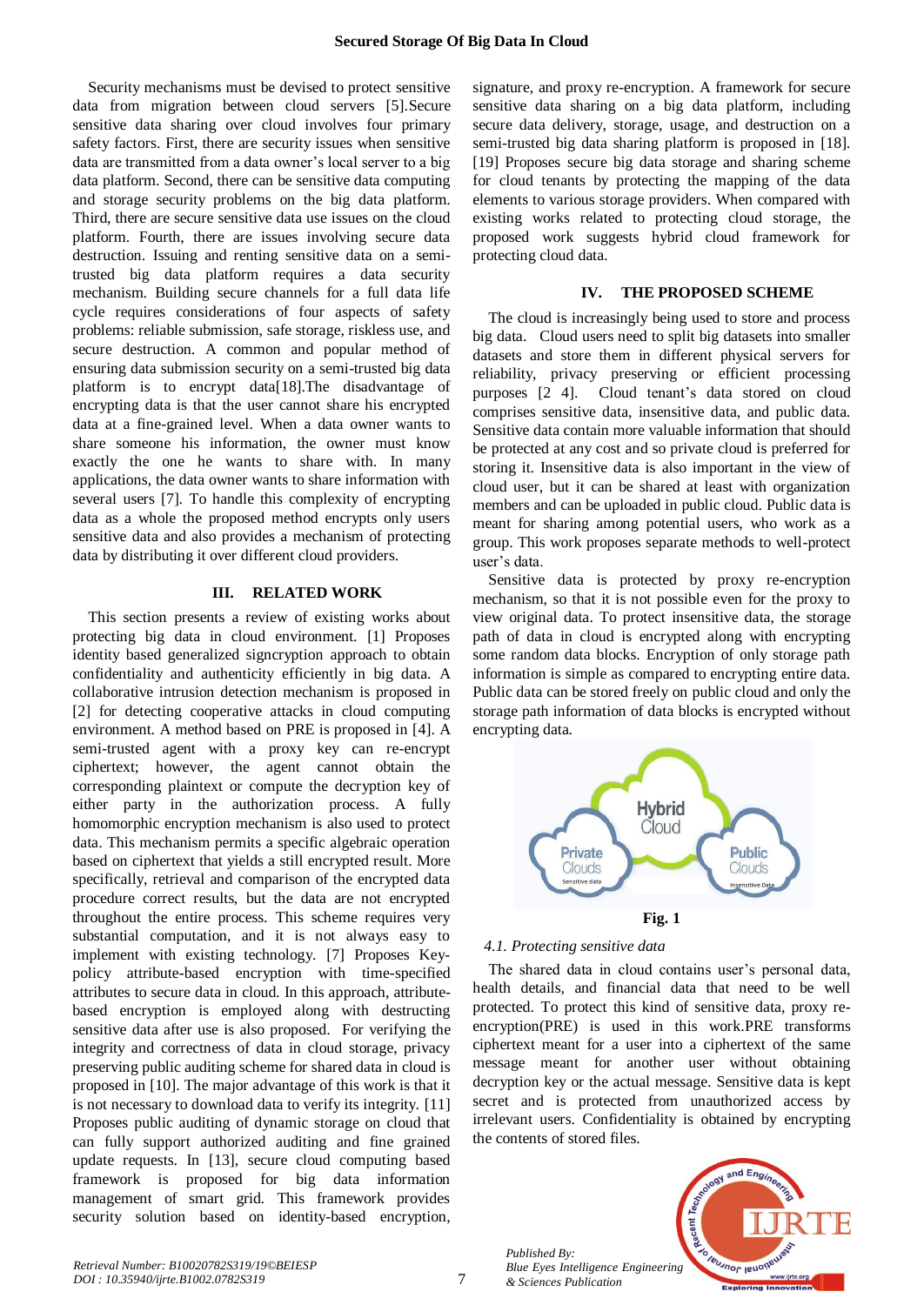The server operators can distribute encrypted files without having access to the plaintext files themselves.



The cloud tenants protect their data by using proxy reencryption in which a proxy server re-encrypts data without knowing the actual plaintext. Also, it generates reencryption key for recipients on request for decrypting data. Algorithm

PRE involves identity-based encryption, Re-encryption, and decryption for protecting data in cloud storage. Identitybased encryption includes **Setup, KeyGen, Enc, and Dec**.Re-encryption by proxy involves **ReKeyGen** and **ReEnc** for re-encryption key generation and re-encrypting the first level ciphertext and for sharing it with the intended user. The idea of PRE process is effective and simple in protecting cloud data. The encrypted data is moved to big data platform and the designated proxy generates reencryption key, which is used to re-encrypt data. During reencryption, even the proxy cannot obtain the clear text or decryption key. The re-encrypted cipher text can be decrypted by the authorized recipient after applying PRE services. For decrypting the re-encrypted text, the recipient can use its own private key. The step in implementing PRE algorithms is as follows:

*Step 1: Setup(k): the security parameter k is given as input. A primary security parameter msk is generated.*

*Step 2:KeyGen(msk,id): the identity of the user is obtained and verified by the key generation center. On providing legal identity, the private key(pk) and public key(p1k) are generated using primary security parameter msk.* 

*Step 3:Enc(pk,p1k,r1,d): the message d is encrypted into first level ciphertext C1 using private key pk, and public key p1k under condition r1.*

*Step 4:ReKeyGen(p1k,msk,r1): the re-encryption key is generated for data owner by providing public key p1k, security parameter msk under condition r1. The data owner compute PRE key for another user, say j, using his identity. Thus PRE key rekidi-idj is provided to user j.* 

*Step 5:ReEnc(C1, rekidi-idj, msk,r1): Re-encryption of first level ciphertet C1 is carried out using security parameter msk and rekidi-idj under r1 to obtain second level ciphertext C2 intended for user j.*

*Step 6:Dec(C2,p1k,msk): the intended receiver can receive the second level ciphertext C2 and can decrypt it to obtain clear text d using its own public key p1k.*

The proxy re-encryption is carried out on the big data platform to improve user convenience and to utilize the computing resources effectively.

#### *4.2. Protecting Insensitive Data*

Insensitive data of user uploaded on public cloud need to be protected as well. Sensitive data can be encrypted entirely to provide better security and access control. Big data sizes range from few terabytes to many petabytes and so it is not advisable to encrypt big data as a whole. This paper proposes a method in which the storage path information of data in cloud is only encrypted. The data blocks containing insensitive information can be stored across different cloud storage providers and the index file gets encrypted. When tenants demand for their data, data blocks can be collected from various locations and arranged by using partition identifier associated with every block. Application of trapdoor function for protecting the mapping details of data elements with different cloud service providers proved to be a simple approach than encrypting entire data.

Trapdoor function plays an important role in cryptography for protecting and sharing data among authorized users. The data partitions consisting insensitive data is represented as block<sub>x</sub> and x $\epsilon$  (1,n), where n is the total number of data partitions. The block<sub>x</sub> can be mapped to any of the cloud storage provider represented an  $sp_y$  and  $sp_y$  $\epsilon$  (1,m), where m is the cloud storage providers. To provide better security to insensitive data, some of the data blocks are encrypted randomly. The storage path information of data partitions is encrypted using trapdoor function and the result is represented as  $TF_{\text{Total}}(\text{Storage Path})$ , where TF stands for Trapdoor Function and Tdval is the Trapdoor value.



**Fig.3: Encrypting Data and Index**



*Published By:*

*& Sciences Publication*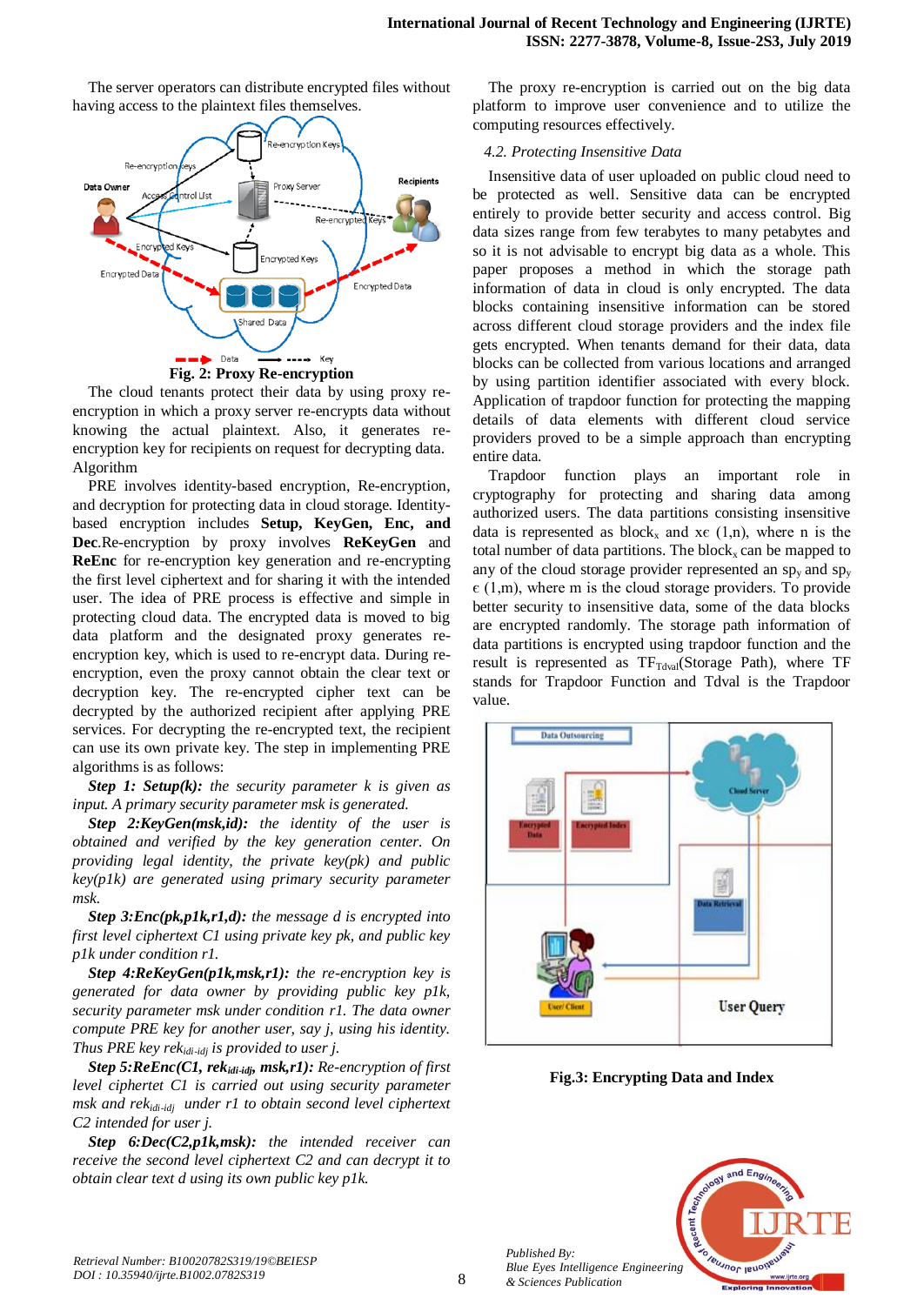#### **Procedure**

- Partition insensitive data into blocks.
- Distribute blocks among different cloud storage providers.
- Randomly encrypt some data blocks.
- Maintain storage index information file.
- Encrypt the storage path information using trapdoor function.
- Share trapdoor value to authorized users to decrypt storage index file and to retrieve data.

The storage path information of big data is very small in size and so it is very easy to encrypt, store, decrypt, and share it among authorized users. Also, some random partitions are encrypted making insensitive data blocks more secure. Encrypting random partitions involves: Key generation, Encryption, and Decryption.

# *Procedure*

- *1. Key Generation*
	- 1: Receiver generates Public key and Private Key.
	- 2: Receiver sends public key to all Senders.

# *2. Encryption*

D←Data Sk ← Symmetric Key Ct ←Ciphertext ESk ← Encrypted Symmetric Key M<sup> $\epsilon$ </sup>Concatenated Message L<sup>E</sup>Length 1: Sender generates Sk.

- 2: Create ciphertext Ct with ESk.
- 3: Encrypt and calculate L.
- 4: M=concatenate(L, ESk,Ct) and return M.
- *3. Decryption*
	- 1: Extract L.
	- 2: Extract ESk.
	- 3: Decode and Decrypt ESk with private key.
	- 4: Decode and Decrypt Ct with Sk.
	- 5: Return D.

# *4.3. Protecting Public Data*

Public data can be accessed freely without imposing security constraints. Public data is also partitioned into blocks and moved to public cloud. Anyway, in some cases public data can be shared only among members of an organization. In such case the previously described storage index encryption methodology can be used to protect public data. The difference is that for protecting insensitive data the storage path information is encrypted along with encrypting some random data blocks. But, for protecting public data only the storage path index is encrypted without encrypting data.

# **V. EVALUATION AND EXPERIMENTAL RESULTS**

# *Theoretical Analysis*

In this work, the computation overhead involved in encrypting and decrypting data is reduced by encrypting only the storage path information without encrypting actual data. The size of storage path information is very small when compared with the actual data and so it is easy to encrypt storage index and to share it among authorized users. In the proposed scheme, the big dataset is partitioned and partition identifier is assigned to each partition in order to map the contents. The partitions are moved to number of storage providers depending on the size and complexity of big dataset. As the data is distributed across number of storage providers, the probability of finding the storage path information of a partition is  $p(0 \le p \le 1)$ . By considering n partitions of data distributed among m storage providers, the probability of finding all the storage path information by an intruder is very less. If the number of storage providers, m is large, the overall probability of acquiring storage path information is  $p^m$ , which is very less and negligible.

# *Security Analysis*

The proposed method handles integrity threats and privacy threats that may result in leakage of data to unauthorized users. The usage of proxy re-encryption supports unidirectional delegation, i.e., delegation from  $A\rightarrow B$  does not allow re-encryption from  $B\rightarrow A$ . Also, reencryption does not need third party interaction and so the process is secure. This work is evaluated with respect to storage overhead and computation overhead. Storage overhead is reduced by the use of hybrid cloud. Usage of private cloud is limited with big data processing as it does not scale well with the growth in big data size. As this approach used private cloud for storing sensitive data and public cloud for insensitive and public data, the storage overhead is less. Public cloud scale well and suits well for large amount of data.



## **Fig. 4: Storage Overhead**

The proposed work is compared with other approaches such as Attribute Based Encryption (ABE), Key-Policy Attribute Based Encryption (KP-ABE), and Fully Homomorphic Encryption (FHE). As these techniques protect data as a whole than encrypting only sensitive data the storage overhead is high. The storage overhead and computation complexity is reduced with the proposed approach.



*Published By:*

*& Sciences Publication*